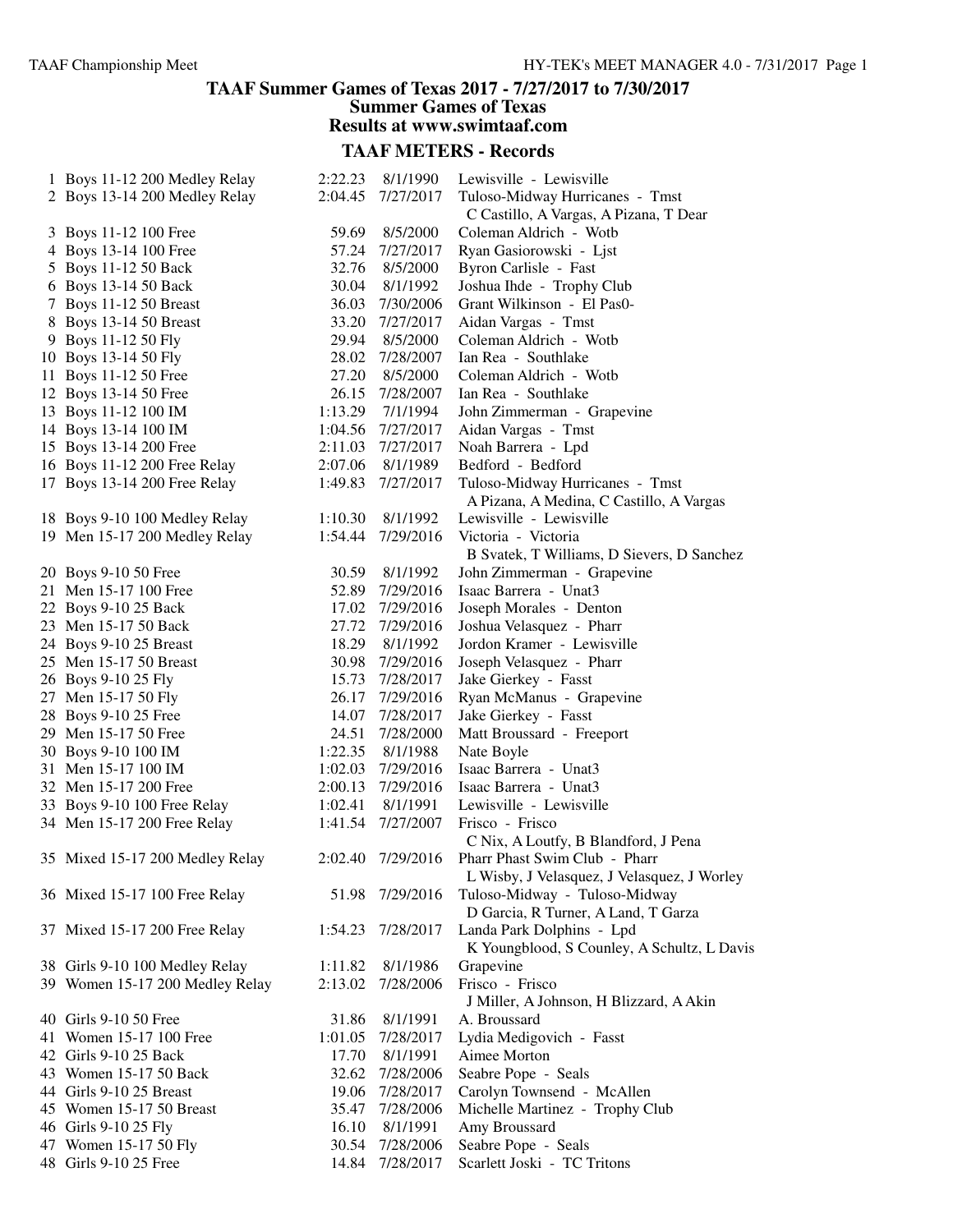#### **TAAF Summer Games of Texas 2017 - 7/27/2017 to 7/30/2017 Summer Games of Texas**

**Results at www.swimtaaf.com**

| 49 Women 15-17 50 Free        | 28.05   | 7/28/2017         | Lydia Medigovich - Fasst                      |
|-------------------------------|---------|-------------------|-----------------------------------------------|
| 50 Girls 9-10 100 IM          | 1:26.53 | 8/1/1988          | K. Fisher                                     |
| 51 Women 15-17 100 IM         |         | 1:10.00 7/28/2006 | Seabre Pope - Seals                           |
| 52 Women 15-17 200 Free       |         | 2:18.09 7/28/2017 | Zoe Garcia - Tmst                             |
| 53 Girls 9-10 100 Free Relay  | 1:03.86 | 8/1/1991          | Freeport                                      |
| 54 Women 15-17 200 Free Relay | 1:57.59 | 7/28/2006         | R&R Aquatics - R&R Aquatics                   |
|                               |         |                   | V Snider, L Hlavaty, M Gale, L Littleton      |
| 55 Boys 8&U 100 Medley Relay  | 1:23.22 | 7/28/2007         | Keller Barracudas - Keller                    |
|                               |         |                   | Rutledge, Willenbring, Gopffarth, Bartholomew |
| 56 Men 18&O 200 Medley Relay  | 1:52.34 | 7/28/2007         | R&R Aquatics - R&R Aquatics                   |
|                               |         |                   | R Rivera, E Busby, B Bryant, D Atkinson       |
| 57 Boys 8&U 50 Free           | 36.09   | 8/1/1990          | J. Zimmerman - Grapevine                      |
| 58 Men 18-24 100 Free         | 53.54   | 8/6/2000          | Jim Svoboda - Deer Park                       |
| 59 Men 25-29 100 Free         |         | 56.74 7/29/2017   | Michael Rourke - TC Tritons                   |
| 59 Men 35-39 100 Free         |         | 1:25.94 7/30/2016 | Aaron Levine - Austin                         |
| 60 Men 40-44 100 Free         |         | 1:03.77 7/29/2017 | Derrick Mauk - South Belt                     |
| 60 Men 50-54 100 Free         | 1:13.20 | 7/29/2017         | Joachim Scheurich - Fasst                     |
| 60 Men 55-59 100 Free         |         | 1:06.34 7/29/2017 | Mike Johnson - Fasst                          |
| 60 Men 60-64 100 Free         |         | 2:04.63 7/29/2017 | Robert Kelly - South Belt                     |
| 60 Men 70-74 100 Free         | 1:38.81 | 7/30/2016         | Sanford Thatcher - Frisco                     |
| 61 Boys 6&U 25 Back           | 21.99   | 7/29/2017         | Trevor Gardner - TC Tritons                   |
| 62 Boys 8&U 25 Back           | 20.03   | 7/30/2016         | Kasen Corn - Lake Jackson                     |
| 63 Men 18-24 50 Back          | 28.01   | 7/29/2017         | Josh Velasquez - Phast                        |
| 64 Men 25-29 50 Back          | 29.81   | 7/30/2006         | Noah Walace                                   |
| 65 Men 40-44 50 Back          | 31.96   | 7/29/2017         | Derrick Mauk - South Belt                     |
| 65 Men 45-49 50 Back          | 36.94   | 7/30/2016         | Saul Nuccitelli - Austin                      |
| 65 Men 50-54 50 Back          | 44.66   | 7/29/2017         | Robert Medigovich - Fasst                     |
| 65 Men 55-59 50 Back          | 37.30   | 7/29/2017         | Mike Johnson - Fasst                          |
| 65 Men 60-64 50 Back          | 1:06.96 | 7/29/2017         | Robert Kelly - South Belt                     |
| 65 Men 70-74 50 Back          | 52.38   | 7/30/2016         | Sanford Thatcher - Frisco                     |
| 66 Boys 8&U 25 Breast         | 20.89   | 8/1/1990          | J. Kramer                                     |
| 67 Men 18-24 50 Breast        | 29.55   | 7/29/2017         | Chad Brandon - Fasst                          |
| 68 Men 25-29 50 Breast        | 30.73   | 7/30/2006         | Brett Ruoff - Westbury                        |
| 68 Men 30-34 50 Breast        | 31.50   | 8/1/1986          | Joe Greenwell - R&R Aquatics                  |
| 68 Men 35-39 50 Breast        | 36.08   | 7/29/2017         | Kevin Fox - Seals                             |
| 69 Men 40-44 50 Breast        | 39.14   | 7/29/2017         | Billy Gulledge - Fasst                        |
| 69 Men 45-49 50 Breast        |         | 40.37 7/30/2016   | Saul Nuccitelli - Austin                      |
| 69 Men 50-54 50 Breast        | 38.73   | 7/29/2017         | Richard Hutchinson - Bry                      |
| 69 Men 55-59 50 Breast        | 38.73   | 7/29/2017         | Robert Bray - Fasst                           |
| 69 Men 60-64 50 Breast        | 41.80   | 7/30/2016         | Joe Greenwell - R&R                           |
| 69 Men 70-74 50 Breast        | 57.54   | 7/30/2016         | Sanford Thatcher - Frisco                     |
| 70 Boys 8&U 25 Fly            | 17.99   | 8/1/1989          | J. Messina                                    |
| 71 Men 18-24 50 Fly           | 26.34   | 7/29/2017         | Chad Brandon - Fasst                          |
| 72 Men 25-29 50 Fly           | 27.24   | 7/30/1989         | Larry Brown                                   |
| 72 Men 35-39 50 Fly           | 32.34   | 7/29/2017         | Kevin Fox - Seals                             |
| 73 Men 40-44 50 Fly           | 31.39   | 7/29/2017         | Derrick Mauk - South Belt                     |
| 73 Men 45-49 50 Fly           | 37.46   | 7/30/2016         | Todd Respondek - El Campo                     |
| 73 Men 55-59 50 Fly           | 48.51   | 7/30/2016         | Richard Butler - Bellaire                     |
| 73 Men 70-74 50 Fly           | 57.95   | 7/30/2016         | Sanford Thatcher - Frisco                     |
| 74 Boys 6&U 25 Free           | 18.25   | 7/29/2017         | Trevor Gardner - TC Tritons                   |
| 75 Boys 8&U 25 Free           | 16.09   | 7/29/2017         | Andrik Magro - Wood                           |
| 76 Men 18-24 50 Free          | 24.01   | 7/30/2016         | Ryan Guthrie - Trophy Club                    |
| 77 Men 25-29 50 Free          | 25.00   | 7/30/1987         | Larry Brown                                   |
| 77 Men 30-34 50 Free          | 24.08   | 7/30/2016         | Brett Allen - Tiger Splash                    |
| 77 Men 35-39 50 Free          | 35.95   | 7/30/2016         | Aaron Levine - Austin                         |
| 78 Men 40-44 50 Free          | 27.63   | 7/29/2017         | Billy Gulledge - Fasst                        |
|                               |         |                   |                                               |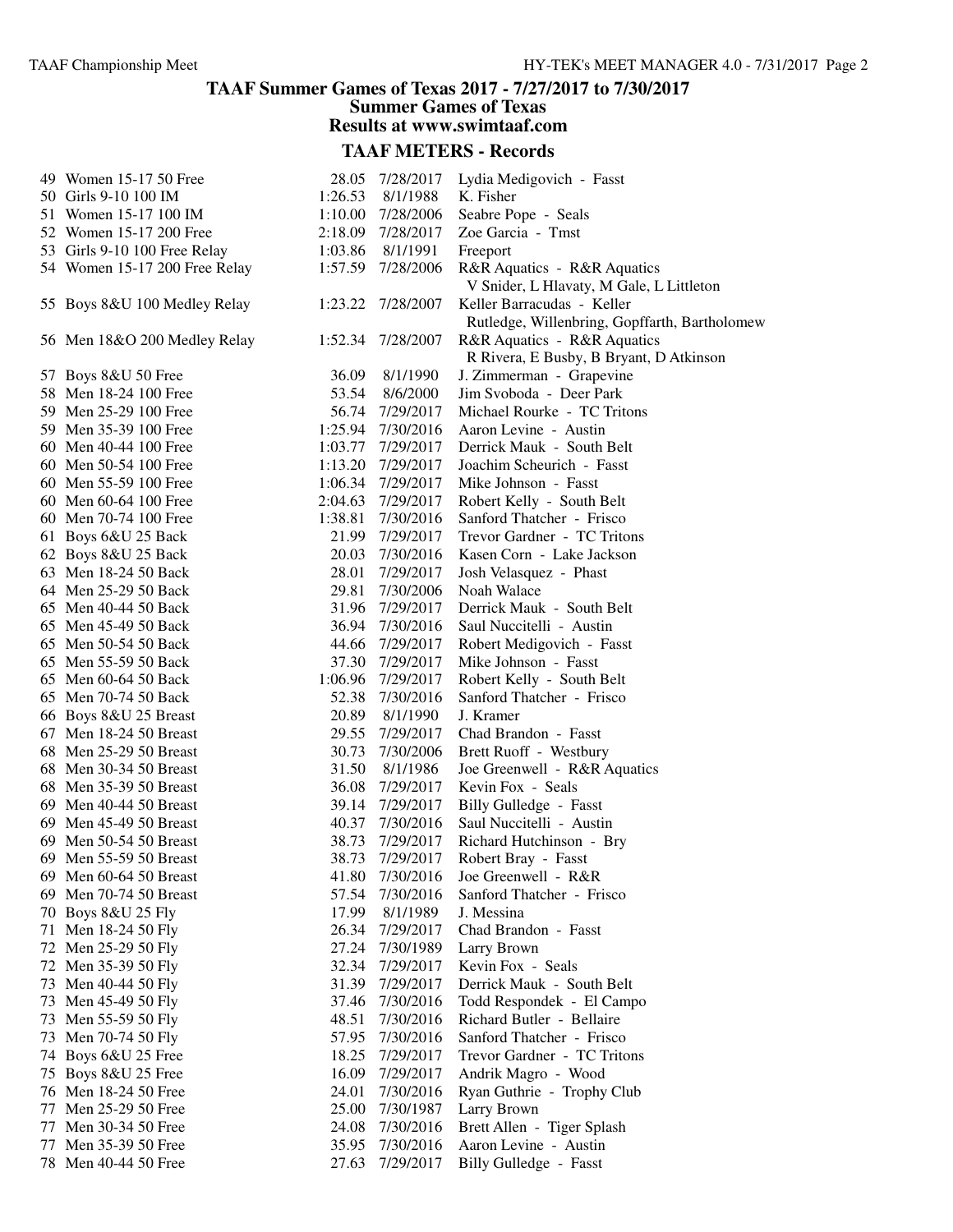## **TAAF Summer Games of Texas 2017 - 7/27/2017 to 7/30/2017 Summer Games of Texas**

**Results at www.swimtaaf.com**

| 78 Men 45-49 50 Free           | 29.85   | 7/30/2016         | Saul Nuccitelli - Austin                                                              |
|--------------------------------|---------|-------------------|---------------------------------------------------------------------------------------|
| 78 Men 50-54 50 Free           | 31.96   | 7/30/2016         | Robert Bray - Frisco                                                                  |
| 78 Men 55-59 50 Free           | 29.56   | 7/29/2017         | Mike Johnson - Fasst                                                                  |
| 78 Men 60-64 50 Free           | 31.90   | 7/30/2016         | Joe Greenwell - R&R                                                                   |
| 78 Men 70-74 50 Free           | 43.86   | 7/30/2016         | Sanford Thatcher - Frisco                                                             |
| 79 Boys 8&U 100 IM             | 1:30.33 | 5/1/2008          | Matt Broussard                                                                        |
| 80 Men 18-24 100 IM            |         | 1:01.59 7/29/2017 | Thomas Peterson - Fasst                                                               |
| 81 Men 25-29 100 IM            | 1:02.44 | 7/30/1988         | Larry Brown                                                                           |
| 81 Men 30-34 100 IM            | 1:10.03 | 7/30/2016         | Brett Allen - Tiger Splash                                                            |
| 81 Men 35-39 100 IM            | 1:12.99 | 7/29/2017         | Kevin Fox - Seals                                                                     |
| 82 Men 40-44 100 IM            |         | 1:14.07 7/29/2017 | Derrick Mauk - South Belt                                                             |
| 82 Men 45-49 100 IM            | 1:44.98 | 7/29/2017         | Greg Campbell - Seals                                                                 |
| 82 Men 55-59 100 IM            |         | 1:54.37 7/30/2016 | Richard Butler - Bellaire                                                             |
| 82 Men 70-74 100 IM            | 1:56.28 | 7/30/2016         | Sanford Thatcher - Frisco                                                             |
| 83 Men 18-24 200 Free          |         | 2:09.94 7/30/2016 | Sean Mangel - R&R                                                                     |
| 83 Men 25-29 200 Free          | 2:08.81 | 7/29/2017         | Michael Rourke - TC Tritons                                                           |
| 83 Men 35-39 200 Free          |         | 2:32.89 7/29/2017 | Kevin Fox - Seals                                                                     |
| 83 Men 50-54 200 Free          |         | 3:29.18 7/30/2016 | Robert Medigovich - Frisco                                                            |
| 83 Men 55-59 200 Free          |         | 2:31.96 7/29/2017 | Mike Johnson - Fasst                                                                  |
| 83 Men 60-64 200 Free          | 5:09.88 | 7/30/2016         | Robert Kelly - South Belt                                                             |
| 83 Men 70-74 200 Free          | 4:14.40 | 7/30/2016         | Sanford Thatcher - Frisco                                                             |
| 84 Boys 6&U 100 Free Relay     | 1:36.06 | 7/29/2017         | Frisco Amateur Summer Swim Tea - Fasst                                                |
|                                |         |                   | D Beaird, D Heimbuch, M Boyle, J Nicosia                                              |
| 85 Boys 8&U 100 Free Relay     | 1:08.18 | 8/1/1991          | Corpus Christi                                                                        |
| 86 Men 18&O 200 Free Relay     | 1:43.12 | 7/28/2007         | R&R Aquatics - R&R Aquatics<br>E Busby, B Bryant, D Atkinson, R Rivera                |
| 87 Mixed 18&O 100 Free Relay   | 48.79   | 7/29/2017         | Frisco Amateur Summer Swim Tea - Fasst                                                |
|                                |         |                   | J Long, T Peterson, C Brandon, J Turlington                                           |
| 88 Mixed 18&O 200 Free Relay   | 1:51.49 | 7/29/2017         | Frisco Amateur Summer Swim Tea - Fasst<br>J Long, T Peterson, C Brandon, J Turlington |
| 89 Mixed 18&O 200 Medley Relay | 2:06.21 | 7/29/2017         | Frisco Amateur Summer Swim Tea - Fasst                                                |
|                                |         |                   | J Long, T Peterson, C Brandon, J Turlington                                           |
| 90 Girls 8&U 100 Medley Relay  | 1:22.14 | 8/1/1984          | Grapevine                                                                             |
| 91 Women 18&O 200 Medley Relay | 2:08.66 | 7/28/2007         | R&R Aquatics - R&R Aquatics                                                           |
|                                |         |                   | C Phillips, H D'Antoni, L Littleton, E Floyd                                          |
| 92 Girls 8&U 50 Free           | 37.33   | 7/28/2007         | Audrey Huggins - Weatherford                                                          |
| 93 Women 18-24 100 Free        | 1:01.13 | 7/30/2016         | Carleigh Sullivan - Temp                                                              |
| 94 Women 25-29 100 Free        | 2:08.26 | 7/29/2017         | Celina Escobedo - Phast                                                               |
| 94 Women 35-39 100 Free        | 1:14.35 | 7/29/2017         | Adriana Brown - McAllen                                                               |
| 95 Women 40-44 100 Free        | 1:22.58 | 7/30/2016         | Kim Lawler - Weatherford                                                              |
| 95 Women 45-49 100 Free        | 1:32.16 | 7/29/2017         | Suzanne Nuccitelli - Austin                                                           |
| 95 Women 50-54 100 Free        | 1:24.42 | 7/30/2016         | Michelle Priller - Trophy Club                                                        |
| 95 Women 55-59 100 Free        | 1:39.48 | 7/29/2017         | Cynthia McQuaid - Aqsa                                                                |
| 95 Women 60-64 100 Free        | 2:13.08 | 7/30/2016         | Teresa Merrill - Flower Mound                                                         |
| 95 Women 70-74 100 Free        | 1:36.31 | 7/30/2016         | Barbara Riedl - Denison                                                               |
| 96 Girls 6&U 25 Back           | 22.27   | 7/29/2017         | Jules Stoecker - Fasst                                                                |
| 97 Girls 8&U 25 Back           | 19.43   | 7/1/1994          | Stephani Caver                                                                        |
| 98 Women 18-24 50 Back         | 32.63   | 7/30/2016         | Jennifer Long - Frisco                                                                |
| 99 Women 25-29 50 Back         | 24.24   | 7/30/2007         | Laura Kownslar                                                                        |
| 99 Women 30-34 50 Back         | 38.06   | 7/30/2016         | Kristin Beeghley - Landa Park                                                         |
| 99 Women 35-39 50 Back         | 36.90   | 7/30/2016         | Rebecca Prescott - Borne                                                              |
| 100 Women 40-44 50 Back        | 43.67   | 7/30/2016         | Kim Lawler - Weatherford                                                              |
| 100 Women 55-59 50 Back        | 53.23   | 7/30/2016         | Kathy Coulehan - Landa Park                                                           |
| 100 Women 60-64 50 Back        | 1:02.38 | 7/30/2016         | Teresa Merrill - Flower Mound                                                         |
| 100 Women 70-74 50 Back        | 1:08.71 | 7/30/2016         | Nancy Finch - W. Houston                                                              |
| 101 Girls 8&U 25 Breast        | 21.78   | 7/29/2017         | Karli Stanush - Vic                                                                   |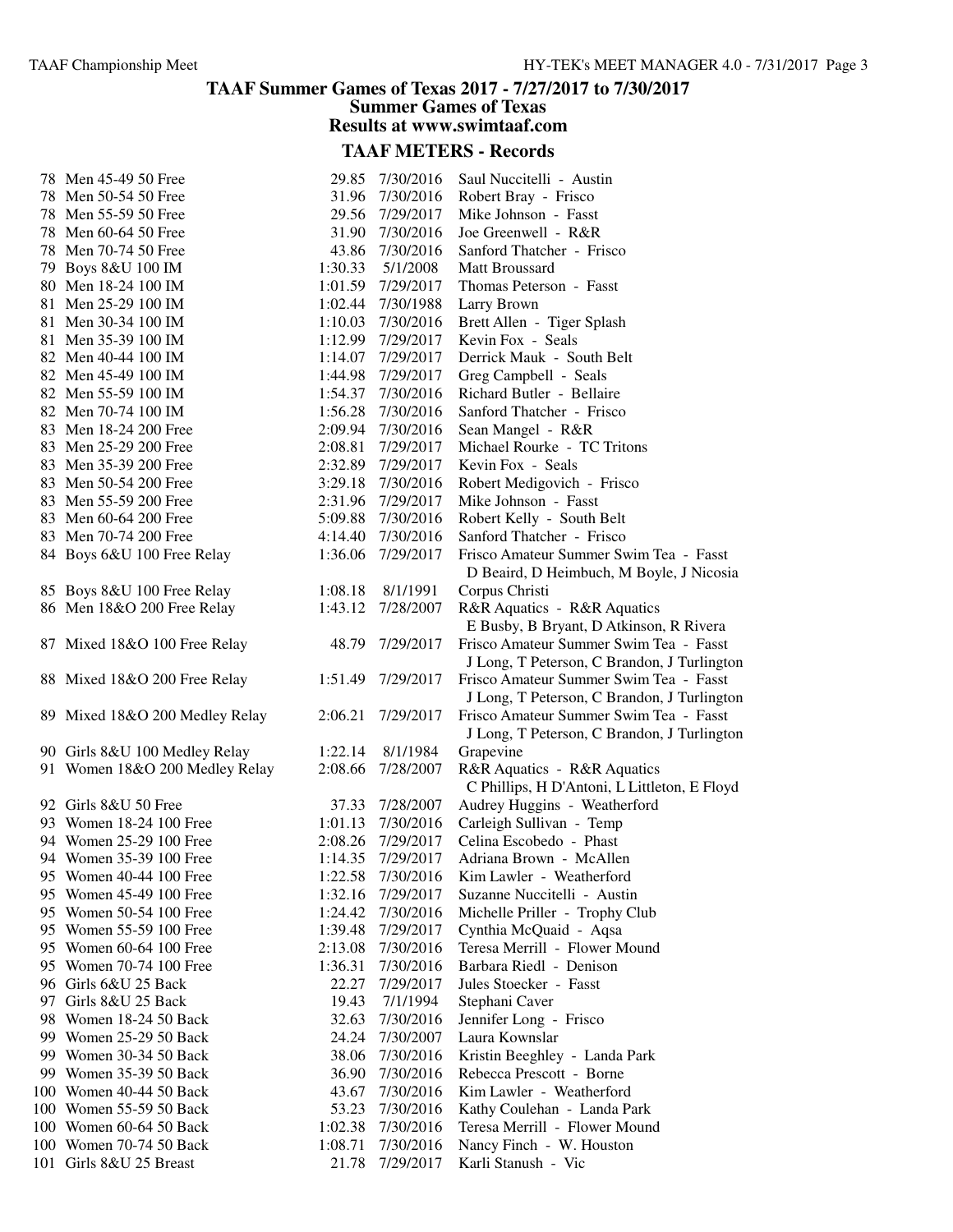#### **TAAF Summer Games of Texas 2017 - 7/27/2017 to 7/30/2017 Summer Games of Texas Results at www.swimtaaf.com**

| 102 Women 18-24 50 Breast        |         | 36.14 7/28/2007 | Harmony D'Antoni - R&R Aquatics              |
|----------------------------------|---------|-----------------|----------------------------------------------|
| 103 Women 25-29 50 Breast        |         | 34.39 7/30/2006 | Laura Kownslar                               |
| 103 Women 30-34 50 Breast        | 43.20   | 7/30/2016       | Kristin Beeghley - Landa Park                |
| 103 Women 35-39 50 Breast        | 40.02   | 7/30/2016       | Daniela Readi - Trophy Club                  |
| 104 Women 40-44 50 Breast        | 42.61   | 7/30/2016       | Anneke Miller - Trophy Club                  |
| 104 Women 45-49 50 Breast        | 44.37   | 7/29/2017       | Kathryn Hammons - Fasst                      |
| 104 Women 50-54 50 Breast        | 46.03   | 7/30/2016       | Michelle Priller - Trophy Club               |
| 104 Women 55-59 50 Breast        | 51.38   | 7/29/2017       | Cynthia McQuaid - Aqsa                       |
| 104 Women 60-64 50 Breast        | 2:05.53 | 7/29/2017       | Darla Kelly - South Belt                     |
| 104 Women 70-74 50 Breast        | 1:15.99 | 7/30/2016       | Nancy Finch - W. Houston                     |
| 105 Girls 8&U 25 Fly             | 18.36   | 7/28/2007       | Sadie Wilson - Woodlands                     |
| 106 Women 18-24 50 Fly           | 30.51   | 7/29/2006       | Jessica Tibbitts - Victoria                  |
| 107 Women 25-29 50 Fly           | 31.18   | 7/30/1994       | Kristi Bertelsman                            |
| 107 Women 35-39 50 Fly           | 34.67   | 7/30/2016       | Rebecca Prescott - Borne                     |
| 108 Women 40-44 50 Fly           | 38.21   | 7/29/2017       | Laura Derkits - Past                         |
| 108 Women 45-49 50 Fly           | 39.85   | 7/30/2016       | Terri Oliver - Landa Park                    |
| 108 Women 50-54 50 Fly           | 44.36   | 7/30/2016       | Cynthia McQuaid - Borne                      |
| 108 Women 55-59 50 Fly           | 45.71   | 7/29/2017       | Cynthia McQuaid - Aqsa                       |
| 108 Women 60-64 50 Fly           | 1:04.70 | 7/29/2017       | Teresa Merrill - FM Blue Fins                |
| 109 Girls 6&U 25 Free            | 20.16   | 7/29/2017       | Bethany Fralic - Kbarr                       |
| 110 Girls 8&U 25 Free            | 16.90   | 8/5/2000        | Hannah Ferrin - Mesquite                     |
| 111 Women 18-24 50 Free          | 27.97   | 7/29/2017       | Kaylee Brawner - Seals                       |
| 112 Women 25-29 50 Free          | 27.69   | 7/30/2007       | Laura Kownslar                               |
| 112 Women 30-34 50 Free          | 33.17   | 7/30/2016       |                                              |
|                                  |         |                 | Holly Diemer - Tiger Splash                  |
| 112 Women 35-39 50 Free          | 30.52   | 7/30/2016       | Rebecca Prescott - Borne                     |
| 113 Women 40-44 50 Free          | 32.61   | 7/30/2016       | Anneke Miller - Trophy Club                  |
| 113 Women 45-49 50 Free          | 34.42   | 7/30/2016       | Nancy Smith - Flower Mound                   |
| 113 Women 50-54 50 Free          | 37.55   | 7/30/2016       | Michelle Priller - Trophy Club               |
| 113 Women 55-59 50 Free          | 42.41   | 7/30/2016       | Kathy Coulehan - Landa Park                  |
| 113 Women 60-64 50 Free          | 1:34.56 | 7/29/2017       | Darla Kelly - South Belt                     |
| 113 Women 70-74 50 Free          | 42.44   | 7/29/2017       | Barbara Riedl - Den Dolphins                 |
| 114 Girls 8&U 100 IM             | 1:39.11 | 8/1/1988        | J. Novak                                     |
| 115 Women 18-24 100 IM           | 1:11.58 | 7/30/2016       | Carleigh Sullivan - Temp                     |
| 116 Women 30-34 100 IM           | 1:24.84 | 7/30/2016       | Kristin Beeghley - Landa Park                |
| 116 Women 35-39 100 IM           | 1:22.91 | 7/30/2016       | Daniela Readi - Trophy Club                  |
| 117 Women 40-44 100 IM           | 1:58.37 | 7/30/2016       | Dorothy Smith - Denison                      |
| 117 Women 45-49 100 IM           | 1:39.38 | 7/30/2016       | Susette Damron - Trophy Club                 |
| 117 Women 50-54 100 IM           | 1:34.09 | 7/30/2016       | Michelle Priller - Trophy Club               |
| 117 Women 55-59 100 IM           | 1:43.89 | 7/29/2017       | Cynthia McQuaid - Aqsa                       |
| 118 Women 18-24 200 Free         | 2:14.80 | 7/29/2017       | Jamie Burlington - Fasst                     |
| 118 Women 35-39 200 Free         | 2:38.09 | 7/30/2016       | Marika Scrivner - Trophy Club                |
| 118 Women 40-44 200 Free         | 2:56.14 | 7/29/2017       | Laura Derkits - Past                         |
| 118 Women 45-49 200 Free         | 2:52.48 | 7/30/2016       | Terri Oliver - Landa Park                    |
| 118 Women 50-54 200 Free         | 3:38.36 | 7/30/2016       | Cynthia McQuaid - Borne                      |
| 118 Women 70-74 200 Free         | 3:30.96 | 7/29/2017       | Barbara Riedl - Den Dolphins                 |
| 119 Girls 6&U 100 Free Relay     | 1:32.54 | 7/30/2016       | Frisco Amateur Summer Swim Tea - Frisco      |
|                                  |         |                 | M Corbin, M Sennett, C May, D Richard        |
| 120 Girls 8&U 100 Free Relay     | 1:15.50 | 8/1/1989        | Freeport                                     |
| 121 Women 18&O 200 Free Relay    | 1:58.24 | 7/28/2007       | R&R Aquatics - R&R Aquatics                  |
|                                  |         |                 | E Floyd, H D'Antoni, L Littleton, C Phillips |
| 122 Girls 11-12 200 Medley Relay | 2:27.85 | 7/30/2017       | Trophy Club Tritons - TC Tritons             |
|                                  |         |                 | O Vaughan, M Scrivner, S Repsky, L Miller    |
| 123 Girls 13-14 200 Medley Relay | 2:15.40 | 7/31/2016       | Granbury Seals - Granbury                    |
|                                  |         |                 | A Buchanan, P Alberts, M Power, M Fox        |
| 124 Girls 11-12 100 Free         | 1:07.89 | 7/30/2017       | Mansavi Pindi - Wave                         |
| 125 Girls 13-14 100 Free         | 1:03.25 | 7/31/2016       | Zoe Garcia - Tuloso-Midway                   |